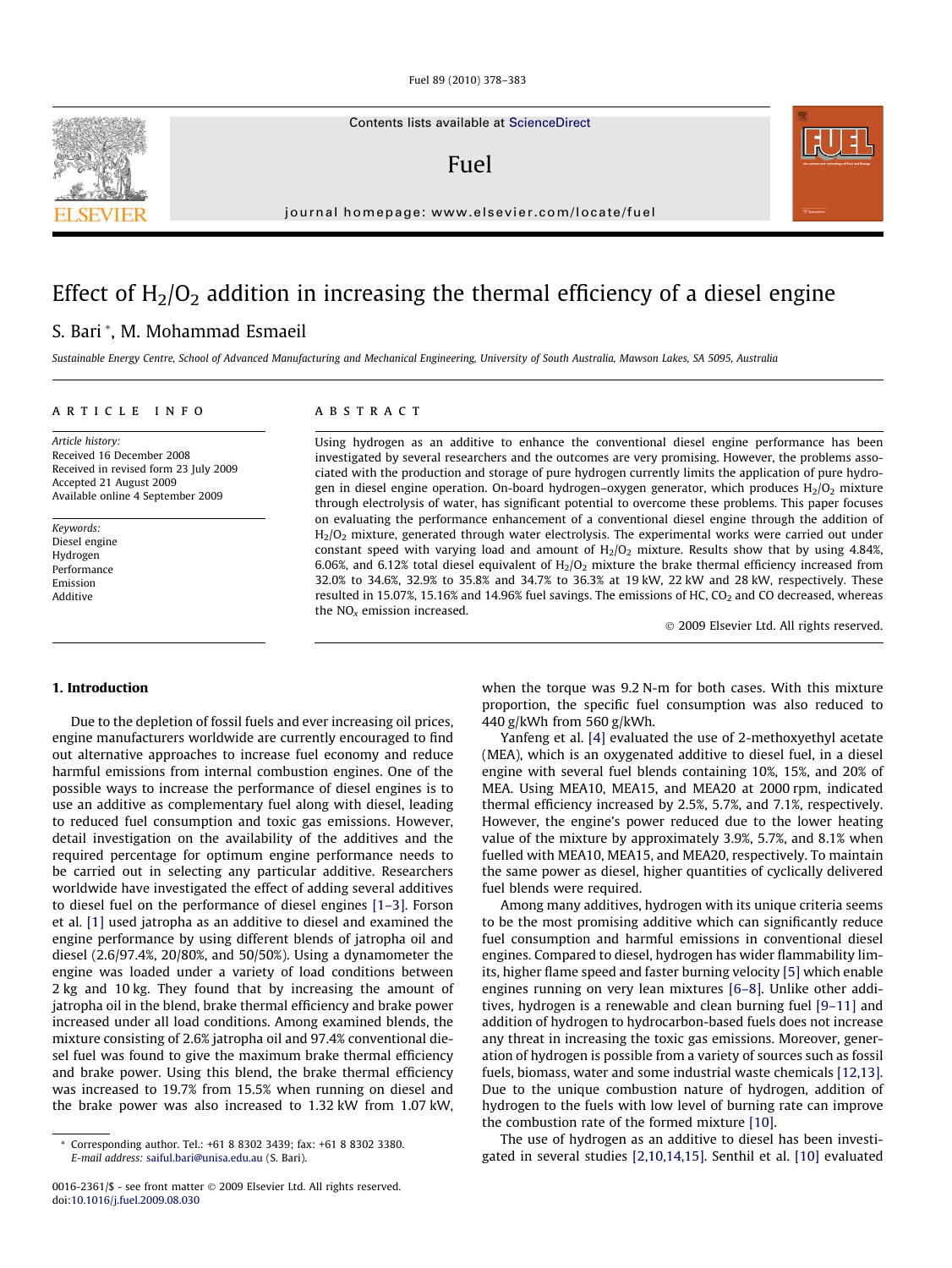the performance of a diesel engine by adding different proportions of hydrogen into biodiesel and diesel, and found an increase in the brake thermal efficiency at higher power outputs of the engine. In addition, significant reductions in exhaust emissions were also observed. Tomita et al. [\[2\]](#page-5-0) has also reported similar outcome in reducing exhaust emissions using hydrogen as an additive to diesel fuel. Saravanan et al. [\[14,15\]](#page-5-0) used hydrogen as a supplementary fuel under constant flow rate of 10 l/min and 20 l/min, respectively and studied the performance parameters of a diesel engine with/ without exhaust gas recirculation (EGR) system. They also found an increase in brake thermal efficiency with corresponding reduction in specific fuel consumption.

Most of these works focused on the use of pure hydrogen as an additive which brings on-board storage problem of hydrogen into consideration. Hydrogen has a high specific energy and very low density entailing high storage volume unless it is compressed (typically 70 MPa) or combined chemically with a metal alloy. To store hydrogen on-board in forms of a compressed gas, a cryogenic liquid or a gas dissolved in metal hydrides, a large amount of hydrogen is required to be stored and carried which leads to increase in the overall weight of the vehicle [\[16\]](#page-5-0). Alternatively, in terms of liquid hydrogen storage, not only the cost of onboard cryogenic containers is high, but also a high level of energy is required to convert the gaseous hydrogen into liquid [\[17\]](#page-5-0). Therefore, the use of small and light hydrogen containers are respected which need to be filled in short distances of driving. However, hydrogen supply infrastructures are not still available and need to be developed in the near future [\[18,19\].](#page-5-0) In addition, the wide flammability range of hydrogen makes it a hazardous fuel to be stored which can be combusted at atmosphere pressure at concentrations from 4% to 74.2% by volume [\[20\].](#page-5-0)

One of the viable solutions to this problem is to generate hydrogen on-board through electrolysis of water and use it in the form of hydrogen–oxygen  $(H_2/O_2)$  mixture. However, no significant work has been carried out in testing diesel engine with the addition of H2/O2 mixture. The aim of this study is to investigate the impacts of adding  $H<sub>2</sub>/O<sub>2</sub>$  mixture on the performance parameters of a diesel engine coupled to a generator producing electricity. The engine was tested at a constant speed of 1500 rpm with the addition of varying amount of  $H_2/O_2$  mixture (1–6%) under three different load levels of 19 kW, 22 kW, and 28 kW.

#### 2. Experimental setup and procedure

A Hino WO4D, four-cylinder, direct injection, and water cooled diesel engine was used in this experiment. The detail of the engine is listed in Table 1 and the properties of diesel and hydrogen is listed in Table 2 [\[10\].](#page-5-0) The engine was mounted to an electrical generator and the generator was then connected to an adjustable load cell to put load on the engine. A schematic diagram of the experimental setup is shown in [Fig. 1](#page-2-0). The mixture of  $H_2/O_2$ was generated by electrolysing water using an oxy-hydrogen generator machine, Epoch EP-500. In order to simplify the setup, the  $H<sub>2</sub>/O<sub>2</sub>$  mixture was generated using 24 V external power supply. But in reality it will be produced from the battery/alternator

Table 1

The engine specifications.

| Combustion system    | Direct injection type 4 cylinder, in-line, overhead |
|----------------------|-----------------------------------------------------|
| type                 | valve                                               |
| Bore $\times$ stroke | $104 \times 118$ mm                                 |
| Piston displacement  | 4.0091                                              |
| Compression ratio    | 17.9                                                |
| Maximum output       | 38 kW at 1500 rpm                                   |
| power                |                                                     |

#### Table 2

Properties of diesel and hydrogen [\[10\].](#page-5-0)

| Properties                        | <b>Diesel</b> | Hydrogen |
|-----------------------------------|---------------|----------|
| Density $(kg/m^3)$                | 840           | 0.082    |
| Calorific value (MJ/kg)           | 42.7          | 119.81   |
| Flame velocity $(m/s)$            | 0.3           | 2.70     |
| Auto ignition temp. $(^{\circ}C)$ | 280           | 585      |
| Carbon residue (%)                | 0.1           | 0.0      |
|                                   |               |          |

arrangement of the engine. The power needed to produce the  $H<sub>2</sub>/O<sub>2</sub>$  mixture is included as an input energy to the engine. The generated mixture is then passed through a drier container and a flow meter before it is introduced to the engine via the air inlet manifold. The flow line of  $H_2/O_2$  mixture was connected to the ground using a normal wire to prevent concentration of static electricity which may cause explosion. Two flame arrestors were installed into the  $H_2/O_2$  line for suppressing explosions anywhere in the line.

A Dwyer model RMC gas flow meter was used to measure the  $H<sub>2</sub>/O<sub>2</sub>$  mixture flow rate flowing into the engine with an accuracy of ±0.5 l/min. Also, a nozzle mounted to the air inlet duct of the engine was used to measure the air-flow rate. The pressure difference across the nozzle was measured with an accuracy of ±0.01 kPa using a U tube manometer. To enable measuring the diesel fuel, a digital weighting scale with an accuracy of ±1 g and a stop watch were used. The CO and  $CO<sub>2</sub>$  emissions were measured by non-dispersive infrared (NDIR) gas analyser with an accuracy of ±0.1%. The chemiluminescence's method was used for the detection of oxides of nitrogen  $(NO_x)$  with an accuracy of ±1 ppm. The flame ionization detection (FID) methodology was used to measure HC emission with an accuracy of  $\pm 1$  ppm. Engine speed was measured with an accuracy of  $\pm 1$  rpm using a digital tachometer.

The engine was operated at a constant speed of 1500 rpm with three different power levels of 19 kW, 22 kW, and 28 kW applied by a load cell. Under each load condition, the flow rate of diesel fuel and other parameters were first recorded without any induction of  $H<sub>2</sub>/O<sub>2</sub>$  mixture into the engine. Then, with no change in the experimental conditions, a small amount of  $H_2/O_2$  mixture was introduced to the engine. The impacts of the induction of  $H_2/O_2$ mixture on the engine performance parameters such as output power, diesel fuel consumption, exhaust temperature, air-flow rate,  $H_2/O_2$  mixture flow rate, engine speed and emissions were recorded. Then, the flow rate of  $H_2/O_2$  mixture was increased and the required data were collected until the optimum fuel saving was achieved.

#### 3. Results and discussion

In this investigation, the performance and emission characteristics of a diesel engine were studied using  $H_2/O_2$  mixture enrichment at a constant speed of 1500 rpm. The flow rate of  $H_2/O_2$  mixture was varied to obtain optimum performance and the engine was tested at three different powers of 19 kW, 22 kW, and 28 kW. In this experiment, the  $H_2/O_2$  mixture was generated using 24 V external power supply and the power needed to produce the  $H_2/O_2$  mixture is included in the input energy of the engine.

### 3.1. Brake thermal efficiency

The variation of brake thermal efficiency at different%  $H_2/O_2$ mixture is presented in [Fig. 2](#page-2-0). It can be observed from the figure that, regardless of the level of load, increasing the % induction of  $H<sub>2</sub>/O<sub>2</sub>$  mixture the break thermal efficiency of the engine increases.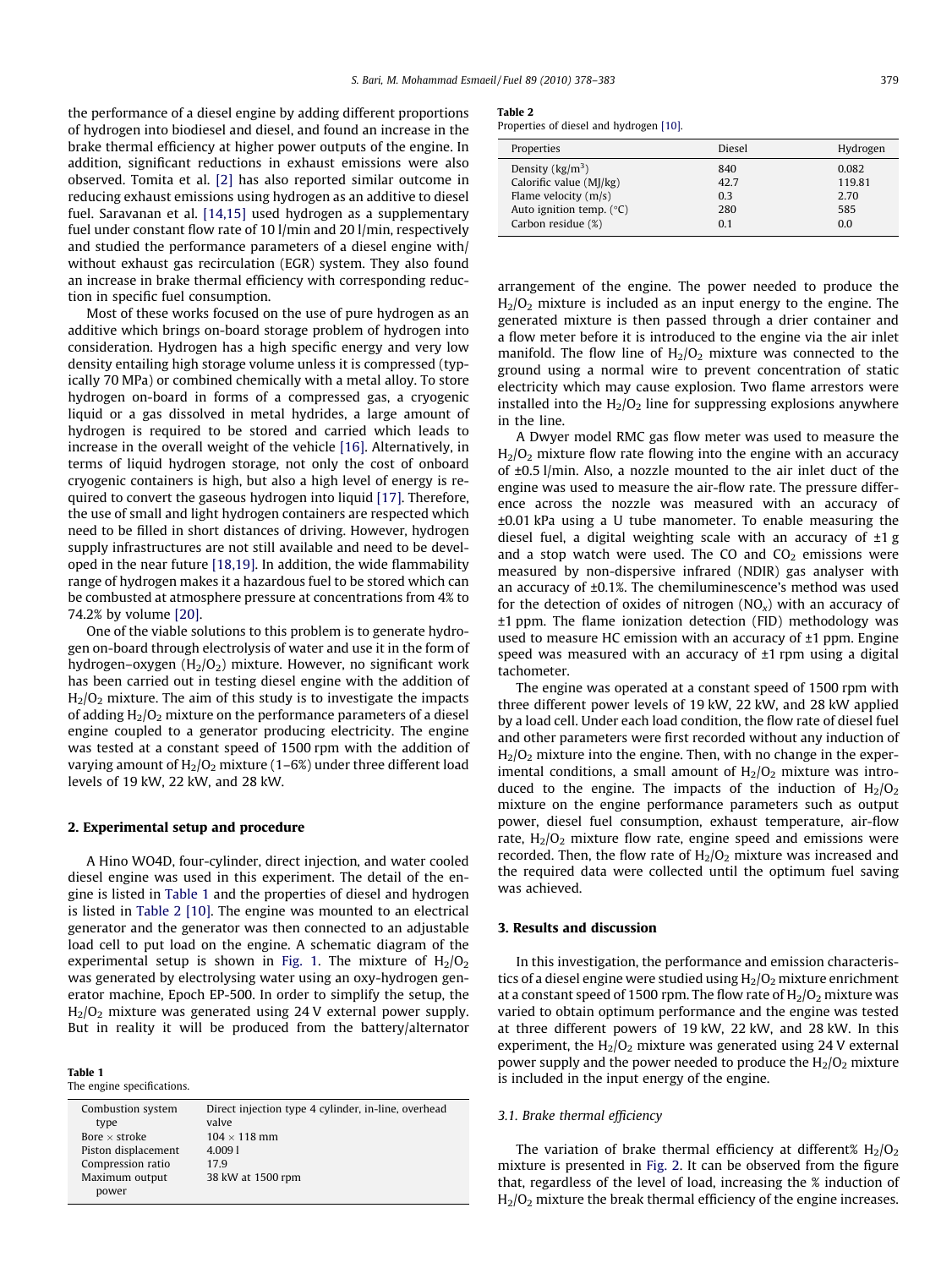<span id="page-2-0"></span>

Fig. 1. Experimental setup.



Fig. 2. Variation of brake thermal efficiency with  $H_2/O_2$  percentage.



Fig. 3. Variation of brake thermal efficiency with  $H_2/O_2$  flow rate.

The flame speed of hydrogen is nine times faster than the flame speed of diesel [\[5,10\].](#page-5-0) Therefore, burning diesel in the presence of hydrogen will result in overall faster and more complete combustion. This will result in higher peak pressure closer to TDC and therefore, will produce a higher effective pressure to do work. These have contributed to improve the efficiency. However, the increase in efficiency diminishes after 5% total diesel equivalent of  $H<sub>2</sub>/O<sub>2</sub>$  mixture (flow rate of 25 l/min), and therefore, the flow rate of  $H_2/O_2$  mixture were kept to a maximum of 6% total diesel equivalent of  $H_2/O_2$  mixture (30 l/min). At 19 kW, the maximum brake thermal efficiency increased to 34.6% from 32.0% when running on diesel. Similarly, the brake thermal efficiency increased to 35.8% from 32.9% at 22 kW, and at 28 kW, the efficiency increased to 36.3% from 34.7%. Fig. 3 shows the actual flow rate of  $H_2/O_2$  mixture needed to produce those increases in efficiency, which were 30.6 l/min, 29.8 l/min, and 31.7 l/min corresponding to 4.84%, 6.06%, and 6.12% of the total diesel equivalent flow rate at 19 kW, 22 kW, and 28 kW, respectively.

These low percentages of  $H_2/O_2$  mixture acted as an additive to improve the combustion process which is the result of higher flame speed of hydrogen compared to diesel. The outcome of this study follows the logic of the experimental study of Senthil Kumar [\[10,14,15\].](#page-5-0) Their study was carried out with diesel as the main fuel and pure hydrogen as an additive injected into the air intake port during the intake stroke. The study undertaken by Saravanan et al. [\[14\]](#page-5-0) shows that compared to diesel, the brake thermal efficiency of a diesel engine at 1500 rpm with 10 l/min hydrogen enrichment is increased to 29.4% from 23.6% for intake port injection timing of  $5^{\circ}$  after top dead centre (ATDC) and with injection duration of 90 $^{\circ}$ crank angle (CA). However, the maximum brake thermal efficiency was found at port injection timing of  $15^{\circ}$  ATDC with  $60^{\circ}$  crank angle duration as 31.7%, but knocking was observed at this condition. In another study, Saravanan et al. [\[15\]](#page-5-0) found that the brake thermal efficiency increases from 21.75% to 23.1% when running a diesel engine at 1500 rpm with 20 l/min hydrogen enrichment. Senthil Kumar [\[10\]](#page-5-0) also found an increase in brake thermal efficiency from 30.3% to 32% while running a diesel engine at 1500 rpm and full load condition with 7% hydrogen mass share addition. Though their studies used pure hydrogen as an additive and this study used  $H_2/O_2$  mixture as an additive, but the results showed similar improvement as it is the hydrogen which acted as additive to improve the performance.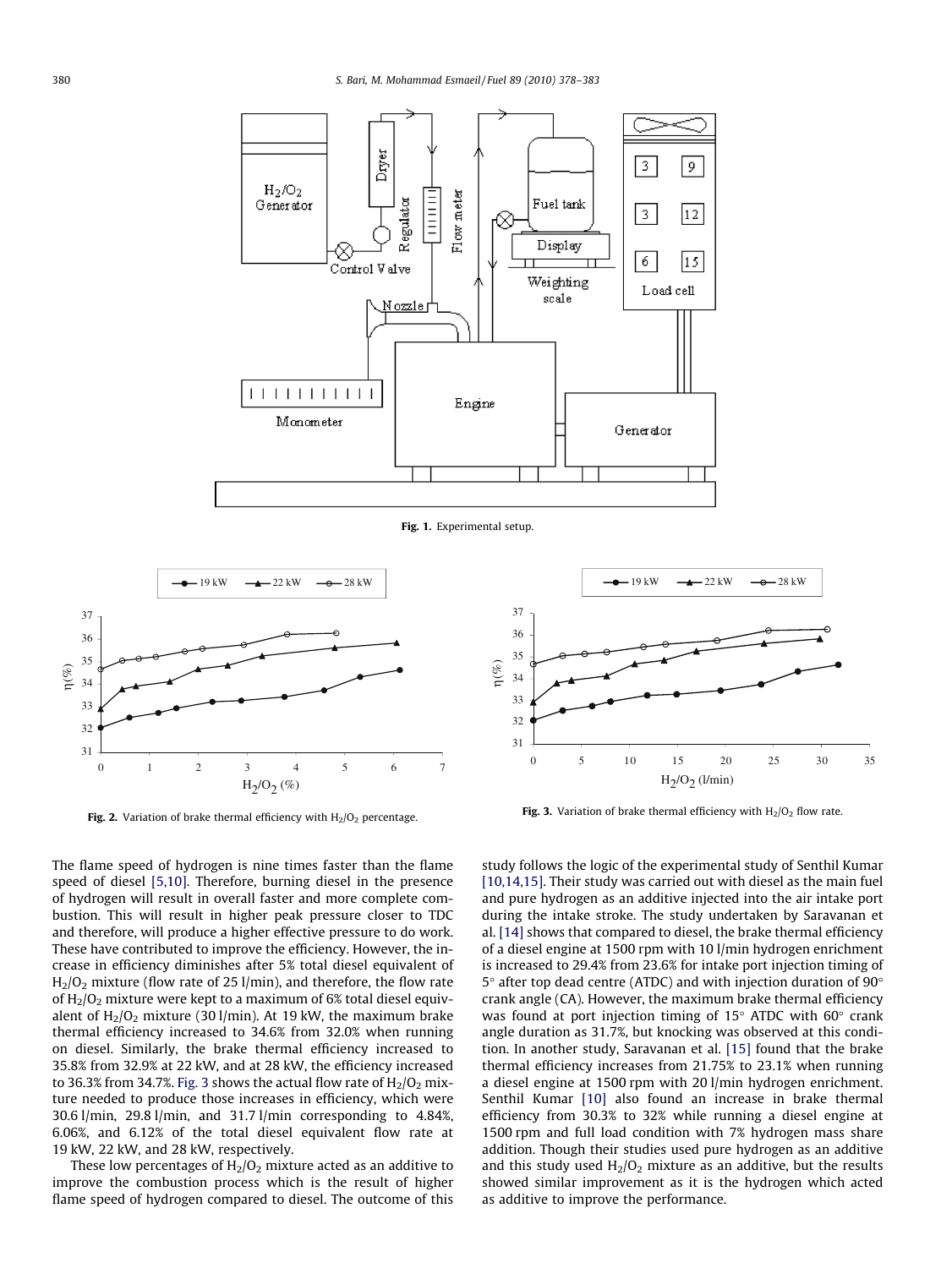#### 3.2. Brake specific fuel consumption and fuel saving

Fig. 4 shows the variation of brake specific fuel consumption (bsfc) with the percentage of  $H_2/O_2$  mixture. The fuel consumption is the sum of diesel, diesel equivalent hydrogen flow rate and diesel equivalent energy needed to produce the  $H_2/O_2$  mixture. The figure reveals that addition of a small amount of  $H_2/O_2$  into the air intake to enhance diesel combustion decreases the bsfc regardless of the level of load. This is due to uniformity in hydrogen mixture formation with air resulting in better combustion and also hydrogen with higher flame speed than diesel assists to have more complete combustion and peak pressure closer to TDC producing more work. By inducting approximately  $6.1\%$   $H_2/O_2$  mixture into diesel, bsfc reduced from 262.7 g/kWh to 243.4 g/kWh at 19 kW, from 256.1 g/kWh to 235.3 g/kWh at 22 kW with 6.0%  $H_2/O_2$ induction and from 243.2 g/kWh to 232.4 g/kWh at 28 kW with 4.8% induction of  $H_2/O_2$  mixture. The results coordinate with the study of Saravanan et al. [\[15\]](#page-5-0) in which the value of bsfc is reduced from 395.8 g/kWh to 372.6 g/kWh with 20 l/min hydrogen enrichment to diesel.

Fig. 5 illustrates the variation of the total mass flow rate of fuel with the percentage of  $H_2/O_2$  mixture. The total rate of fuel consumption is calculated as the sum of diesel, the diesel equivalent flow rate of hydrogen and the diesel equivalent energy needed to produce  $H_2/O_2$  mixture. As expected, the induction of  $H_2/O_2$ reduces the total fuel consumption rate of the engine under all applied load conditions. The decrease in the total fuel consumption is due to the better combustion of the formed mixture owing to higher flame speed of hydrogen and overall leaner mixture (as shown later). At 19 kW the total fuel consumption decreased by 9.3%



Fig. 4. Variation of brake specific fuel consumption (bsfc) with  $H_2/O_2$  percentage.



Fig. 5. Variation of total fuel flow rate with  $H_2/O_2$  percentage.

(from 1.39 g/s to 1.26 g/s) with 6.1% total diesel equivalent  $H_2/O_2$ mixture. At 28 kW load, the decrease in total fuel consumption is found to be 6.8% (from 1.91 g/s to 1.78 g/s). Among the load conditions applied, at 22 kW, the reduction in total fuel consumption rate reaches its highest value as 10.25% (from 1.56 g/s to 1.40 g/s).

Fig. 6 shows the percentage saving of diesel fuel versus the percentage of inducted  $H_2/O_2$  mixture. Though the graph has some overlapping nature, but it is clear from the graph that with the increase in inducted mixture the diesel fuel consumption decreased or the percentage of fuel saving increased for all loads. By inducting  $H_2/O_2$  into the diesel engine the maximum fuel savings were recorded as approximately 15% (15.07%, 15.16%, and 14.96% at 19 kW, 22 kW, and 25 kW, respectively). However, the rate of increase in fuel saving starts to decline with addition of more than  $4\%$  H<sub>2</sub>/O<sub>2</sub> mixture and no significant gain in fuel savings were observed beyond 5% addition of  $H_2/O_2$  mixture. This indicates that beyond 5% induction,  $H_2/O_2$  mixture acts as a fuel rather than an additive.

# 3.3. Air–fuel ratio

Fig. 7 depicts the variation of air-fuel ratio with  $H_2/O_2$  percentage. As the  $H_2/O_2$  mixture is inducted through the intake air the mixture replaces some air that could result in reduced air–fuel ratio. Instead, the figure shows that the air–fuel ratio increases with increasing  $H_2/O_2$ . This is due to the fact that the inducted mixture contains oxygen as well. This increase in air–fuel ratio improves the combustion resulting lower fuel consumption and better efficiency as described earlier. The increases in air–fuel ratio at the maximum flow rate of  $H_2/O_2$  mixture were from 95.5 to



Fig. 6. Variation of fuel saving with  $H_2/O_2$  percentage.



Fig. 7. Variation of air-fuel ratio with equivalent  $H_2/O_2$  percentage.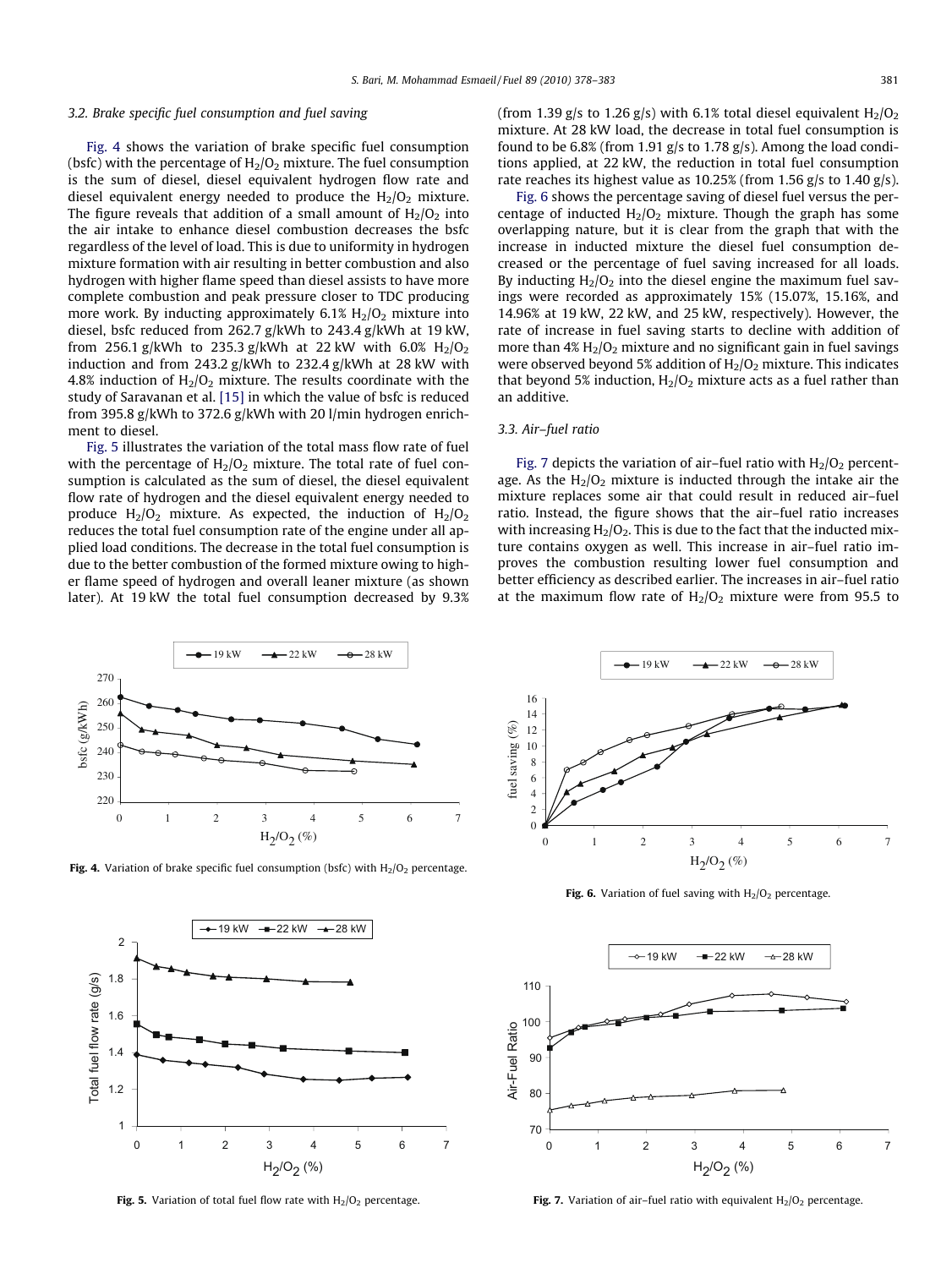105.5, from 92.6 to 103.7 and from 75.3 to 80.8 at 19 kW, 22 kW, and 28 kW, respectively.

# 3.4. Hydrocarbon

Fig. 8 depicts the variation of hydrocarbon (HC) with % of  $H_2/O_2$ under different load conditions. Though the graph shows some overlapping, but regardless of the load level, by introducing  $H_2/O_2$ to diesel the HC emission reduced. The reduction of HC emissions is due to the absence of carbon in hydrogen fuel and also due to better combustion of diesel fuel with the aid of hydrogen which has a higher flame speed. At 19 kW the HC emission dropped from 187 ppm to 85 ppm with 31.75 l/min induction of  $H_2/O_2$ . At 22 kW and 28 kW the HC emission decreased from 189 ppm to 93 ppm by adding 29.84 l/min and from 192 ppm to 97 ppm by adding 30.6 l/min of  $H_2/O_2$ , respectively.

#### 3.5. Oxides of nitrogen  $(NO_x)$

The variation of  $NO<sub>x</sub>$  emission with percentage of  $H<sub>2</sub>/O<sub>2</sub>$  is shown in Fig. 9. At all load levels, induction of  $H<sub>2</sub>/O<sub>2</sub>$  resulted in increase in the amount of  $NO<sub>x</sub>$  emission. Higher air-fuel ratio coupled with better combustion due to higher flame speed of hydrogen might have caused the peak pressure and temperature to rise. Both high temperature and more available oxygen in the formed mixture might have caused  $NO<sub>x</sub>$  emission to rise [\[21\].](#page-5-0) The  $NO<sub>x</sub>$  emission is found to be increased from 220 ppm to



Fig. 8. Variation of HC emission with  $H_2/O_2$  percentage.



Fig. 9. Variation of  $NO<sub>x</sub>$  with  $H<sub>2</sub>/O<sub>2</sub>$  percentage.



Fig. 10. Variation of  $CO<sub>2</sub>$  with  $H<sub>2</sub>/O<sub>2</sub>$  percentage.



Fig. 11. Variation of the CO with  $H_2/O_2$  percentage.

280 ppm, 232 ppm to 307 ppm, and 270 ppm to 339 ppm at 19 kW, 22 kW, and 28 kW of load, respectively.

# 3.6. Carbon dioxide

Fig. 10 shows the variation of carbon dioxide  $(CO<sub>2</sub>)$  with the % of  $H<sub>2</sub>/O<sub>2</sub>$ . Again, the figure shows some overlapping. However, as observed from the figure, at all load levels  $CO<sub>2</sub>$  is reduced. The reduction in  $CO<sub>2</sub>$  is due to less carbon concentration in the formed mixture of fuels. Hydrogen is a carbon less fuel and when substituted to diesel the formed mixture produces less carbon dioxide. The reduction of  $CO<sub>2</sub>$  is achieved at all load conditions. The minimum amount of  $CO<sub>2</sub>$  was achieved at 19 kW as 2.06 ppm with 31.75 l/min of  $H_2/O_2$  induction. For the other load conditions, the trend is almost similar and the lowest  $CO<sub>2</sub>$  level was found as 3.17 ppm and 3.54 ppm at 22 kW and 28 kW, respectively.

#### 3.7. Carbon monoxide

Fig. 11 depicts the variation of carbon monoxide (CO) with the percentage of  $H_2/O_2$ . Although the CO values for neat diesel operation is relatively lower, by inducting  $H_2/O_2$  into diesel the CO amount is further reduced. This is due to the absence of carbon in the hydrogen fuel and also operation at leaner mixture (higher air–fuel ratio). CO is reduced from 0.26% to 0.005% at 19 kW, from 0.24% to 0.012% at 22 kW and from 0.26% to 0.021% at 28 kW.

# 4. Conclusion

The impacts of using a small amount of  $H_2/O_2$  mixture as an additive on the performance of a four-cylinder diesel engine were evaluated. The required amount of the mixture was generated